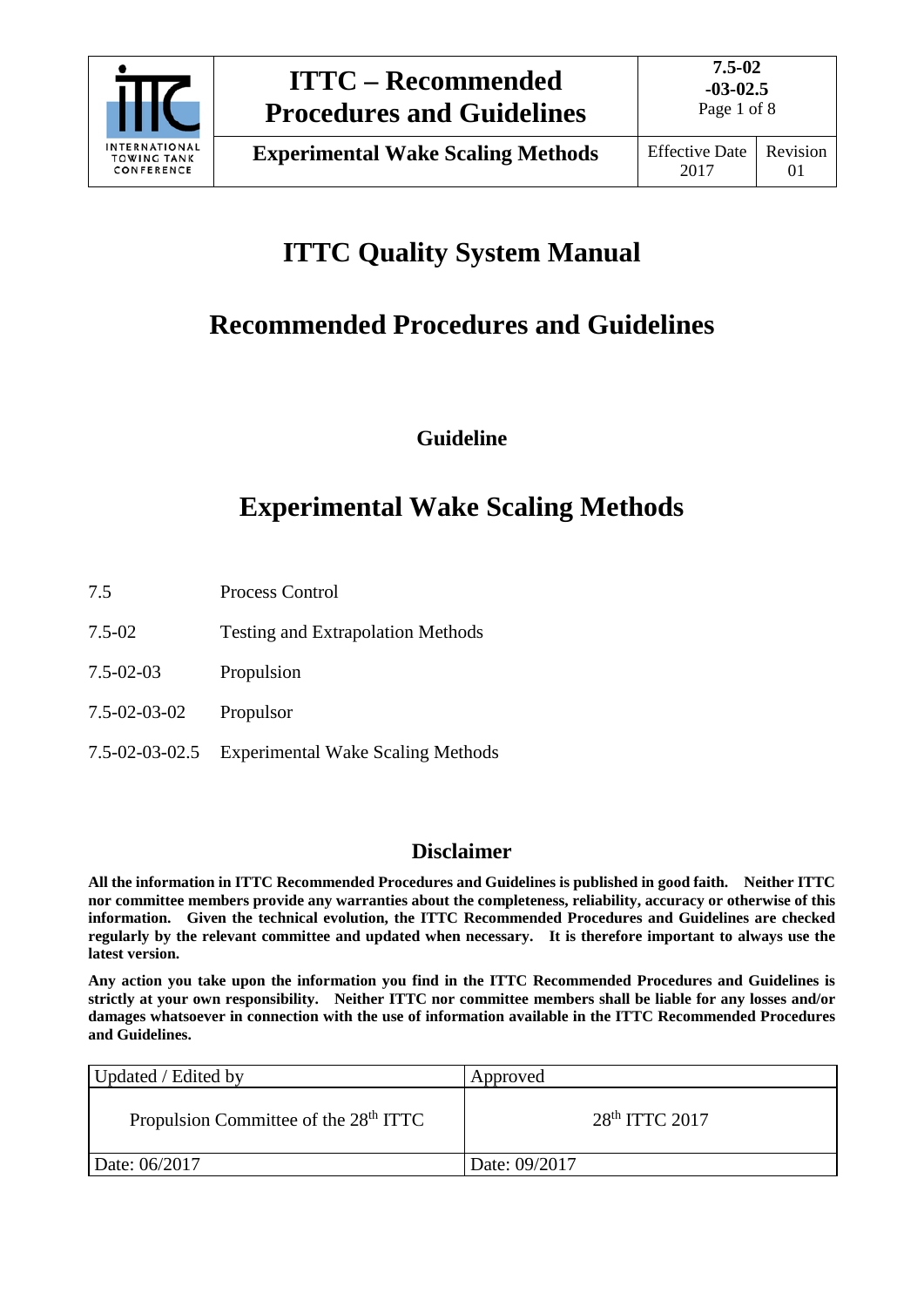

**Experimental Wake Scaling Methods** Effective Date

2017 Revision 01

## **Table of Contents**

| 1. PURPOSE OF GUIDELINE3                                                 |  |
|--------------------------------------------------------------------------|--|
|                                                                          |  |
| 2.1 Basic Measurement Quantities3                                        |  |
| 2.2 Derived Parameters3                                                  |  |
| <b>DIRECT SIMULATION OF A</b><br><b>3.</b><br><b>TARGET WAKE FIELD 4</b> |  |
| <b>EXPERIMENTAL WAKE</b><br>4.                                           |  |
|                                                                          |  |
| 4.1 Model Wake Field from a Complete                                     |  |
| 4.1.1 Scaling by Water Speed                                             |  |

4.1.3 [Scaling by Model Shortening.....5](#page-4-0)

| 4.1.4 Scaling by Adjustment of a Local |  |  |
|----------------------------------------|--|--|
| Significant Advance Coefficient 6      |  |  |

- 4.1.5 [Scaling by Hull Surface](#page-5-1)  Treatment [...................................6](#page-5-1)
- **4.2 [Model Wake Field from a Dummy](#page-5-2)  [Model................................................6](#page-5-2)**

| 5. GENERAL REMARKS<br><b>REGARDING EXPERIMENTAL</b> |  |  |
|-----------------------------------------------------|--|--|
|                                                     |  |  |
| <b>BERTATTE FIRTHMORA</b> IST                       |  |  |

- **7. [BENCHMARK TESTS AND](#page-7-0)  [VALIDATION.....................................8](#page-7-0)**
- **8. [REFERENCES....................................8](#page-7-1)**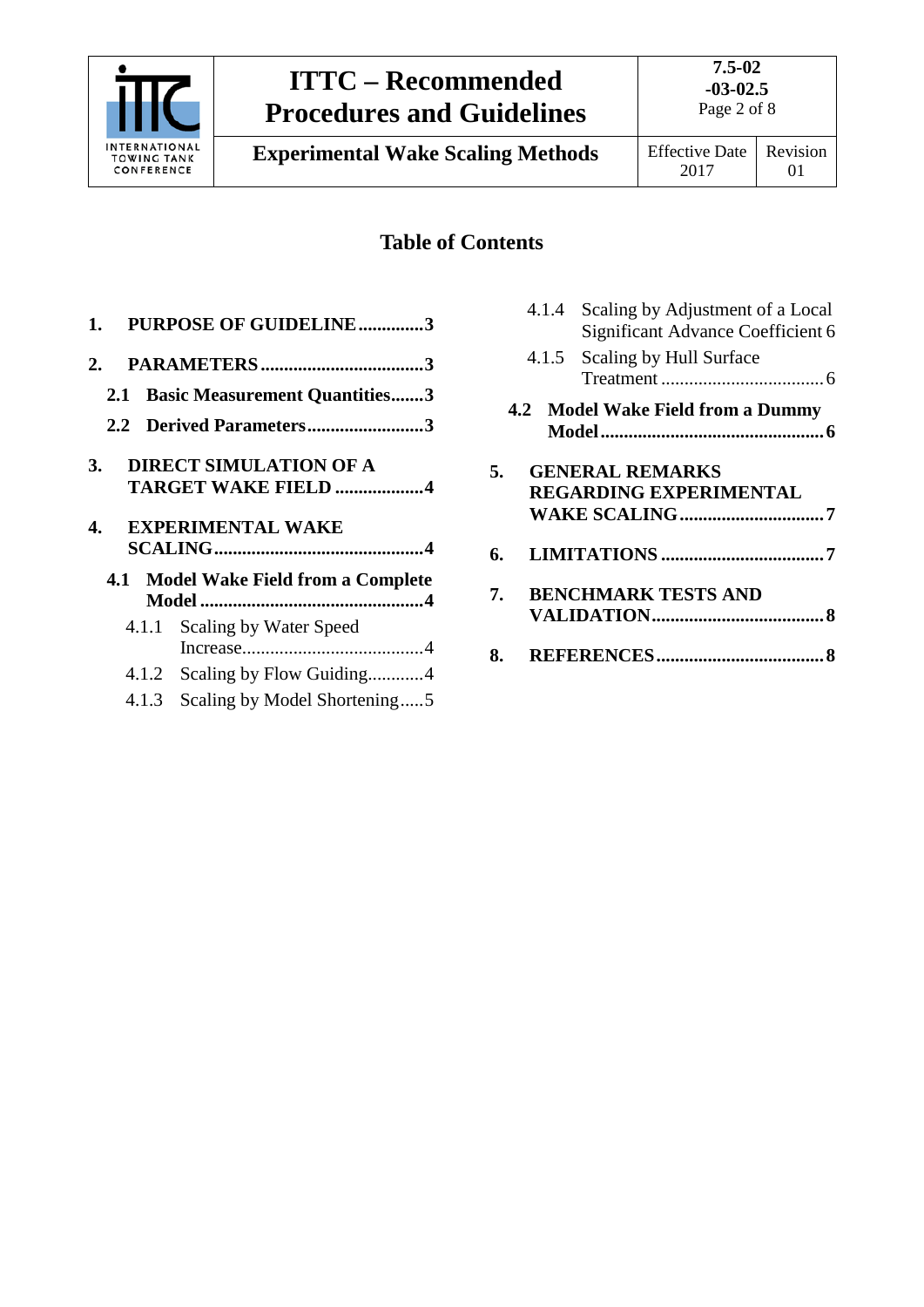

**Experimental Wake Scaling Methods** | Effective Date

2017 Revision 01

## **Experimental Wake Scaling Methods**

## <span id="page-2-0"></span>**1. PURPOSE OF GUIDELINE**

The aim of this guideline is aid model basins in generating a wake field for cavitation test, which represents as good as possible the propeller inflow conditions as expected in reality. The final result of a cavitation experiment, however, – may it be cavitation extent, cavitation inception, or pressure pulse generation, is additionally influenced by many other uncertainties perhaps canceling out each other to some extent. Consequently, this increased propeller inflow realism will not necessarily result in an increased reliability of those final results.

Simulation of wake fields in general has been addressed already by ITTC recommended procedures.

- 7.5 -02 03-03.1: Testing and Extrapolation Methods Propulsion, Cavitation Model - Scale Cavitation Test
- $\bullet$  7.5-02 03-03.3: Testing and Extrapolation Methods Propulsion; Cavitation Cavitation Induced Pressure Fluctuations Model Scale Experiments
- $\bullet$  7.5-02 03-03.5: Propulsion; Cavitation Cavitation Induced Erosion on Propellers, Rudders and Appendages Model Scale Experiment
- $\bullet$  7.5-02 03-03.6: Testing and Extrapolation Methods Propulsion, Cavitation Podded Propulsor Model - Scale Cavitation Test.

The recommendations given there, however, apply independently of the question of whether a model scale or a full scale wake field shall be simulated.

The present procedure deals with considerations regarding experimental methods to tune a model scale wake field in a cavitation tunnel towards a full scale wake field. This full scale target wake field may have been either calculated directly by RANS calculations, or – under consideration of the ITTC recommended procedure XXX (new procedure) – from application of scaling procedures to a model wake field. Very rarely would it have been obtained from full scale wake measurements.

### <span id="page-2-2"></span><span id="page-2-1"></span>**2. PARAMETERS**

#### **2.1 Basic Measurement Quantities**

- *R* Propeller radius
- *rh* Propeller hub radius
- *VT* Tunnel Velocity in the test section
- $v_x$  Axial component of local flow direction
- *vt* Tangential component of local flow direction
- <span id="page-2-3"></span>*vr* Radial component of local flow direction

### **2.2 Derived Parameters**

 $\overline{M}$ 

 $v_x/V_T$ ,  $v_t/V_T$ ,  $v_r/V_T$  Non-dimensional flow components *W<sub>nom</sub>* Nominal wake fraction

$$
= 1 - \frac{1}{\pi} \cdot \frac{1}{1 - \left(\frac{r_h}{R}\right)^2}
$$

$$
\cdot \int_{r_h}{x} \cdot \left(\int_0^{2\pi} \frac{v_x}{V_T} d\theta\right) dx
$$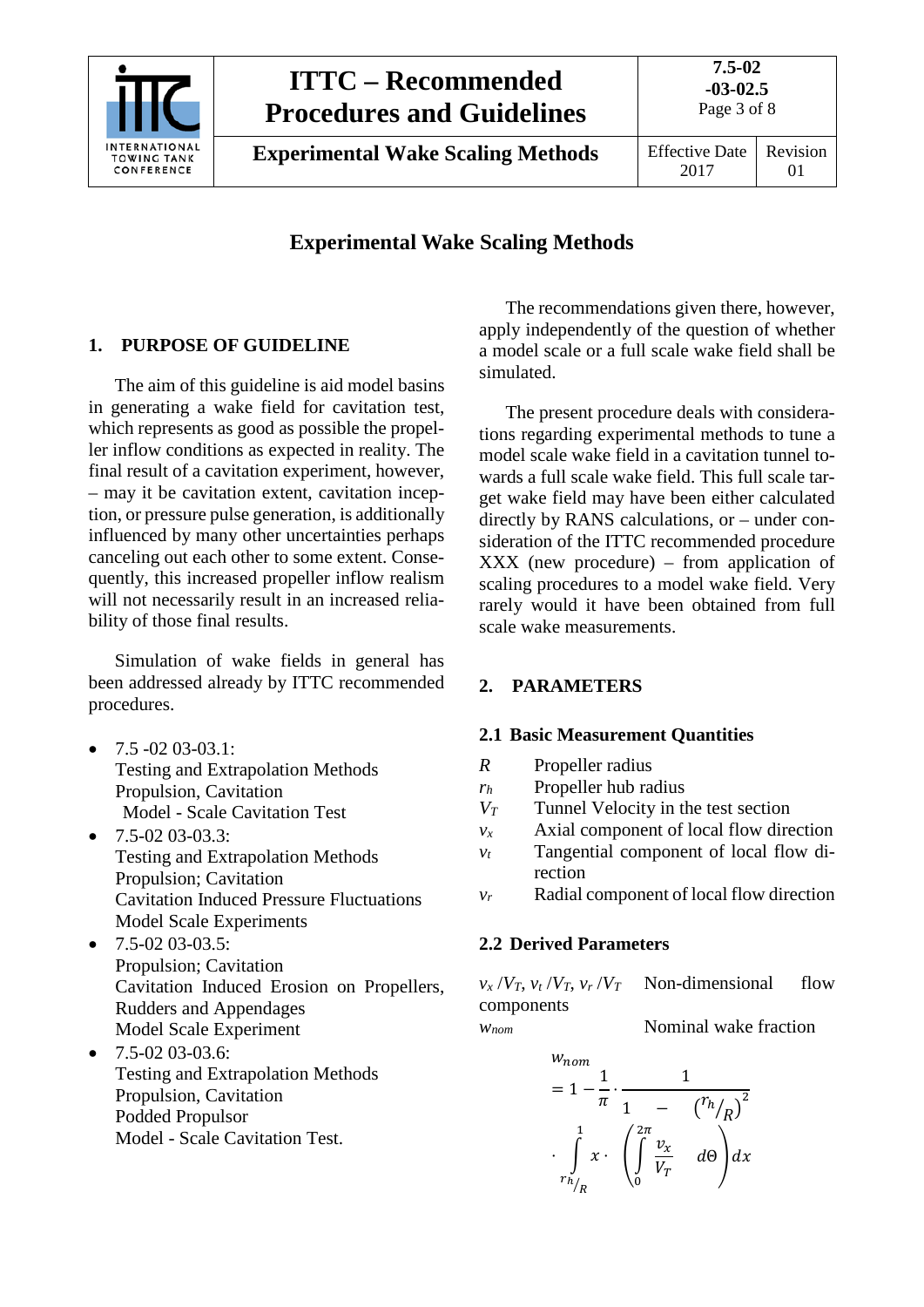

**Experimental Wake Scaling Methods** | Effective Date

**7.5-02 -03-02.5** Page 4 of 8 Revision

01

### <span id="page-3-0"></span>**3. DIRECT SIMULATION OF A TAR-GET WAKE FIELD**

There are mainly two methods in use for cavitation testing, that allow – with more or less accuracy – simulation of any kind of target wake field, i.e. independent of whether it is a model wake field, a full scale wake field or even any kind of generic wake field (e.g. for research purposes) that is to be simulated. Those methods are:

- wake simulation by wire screen technique
- wake simulation by parallel plate wake generator.

For these methods, considerations regarding the target wake and the accuracy of its simulation are necessary indeed, but have been addressed in the procedures mentioned in section 1. Experimental wake scaling techniques, as they are focus of the present guideline, are not an issue when using one of these two methods.

## <span id="page-3-1"></span>**4. EXPERIMENTAL WAKE SCALING**

The means for tuning a model wake field towards a full scale wake naturally depend on the method used for the model wake field generation itself.

### <span id="page-3-2"></span>**4.1 Model Wake Field from a Complete Model**

## <span id="page-3-3"></span>4.1.1 Scaling by Water Speed Increase

Wherever possible, the preferred method for wake field generation in a cavitation experiment is the installation of the complete ship model in the test section (see ITTC recommended procedure 7.5-02-03-03.5, section 2.1 from 2008). This setup still does not necessarily generate a model wake as it would be measured in a towing tank under Froude conditions. One reason is that cavitation tests in a large cavitation tunnel without free surface are normally conducted at much higher speed than would result from Froude's scaling law. One has to be aware of the fact that this speed increase results in a higher Reynolds number generating a more full scale-like wake field. Since principally propeller load and cavitation number can be adjusted at any tunnel water speed in a cavitation tunnel (of course resulting in different tunnel pressures and model propeller speeds and therefore limited by technical constraints of the facility), this freedom gives the opportunity to tune the wake field towards the full scale wake. A high tunnel water speed can therefore be regarded as one efficient mean for wake scaling, and the recommendation is simply to chose the speed as high as possible to come as close as possible to the full scale Reynolds number.

For cavitation experiments carried out in a depressurized towing tank or any other facility with free surface the deviation from Froude's scaling law has to be handled with extreme care, since it will spoil the full scale similarity of the wave wake. The latter, however, is the main reason for performance of cavitation tests in a free surface facility.

## <span id="page-3-4"></span>4.1.2 Scaling by Flow Guiding

Besides the different speeds, another difference to the towing tank situation is that the test section of a cavitation tunnel normally offers a much more restricted cross section. In a distance from the ship model where in the towing tank the water particles are still able to form natural flow lines as in reality, the tunnel walls of a cavitation tunnel already force the particles to go straight along the tunnel wall. To avoid this wake deformation, one can install so-called flow liners. These devices can also be used to tune the flow not only towards the unrestricted (tank) situation, but even towards the high Reynolds number full scale situation.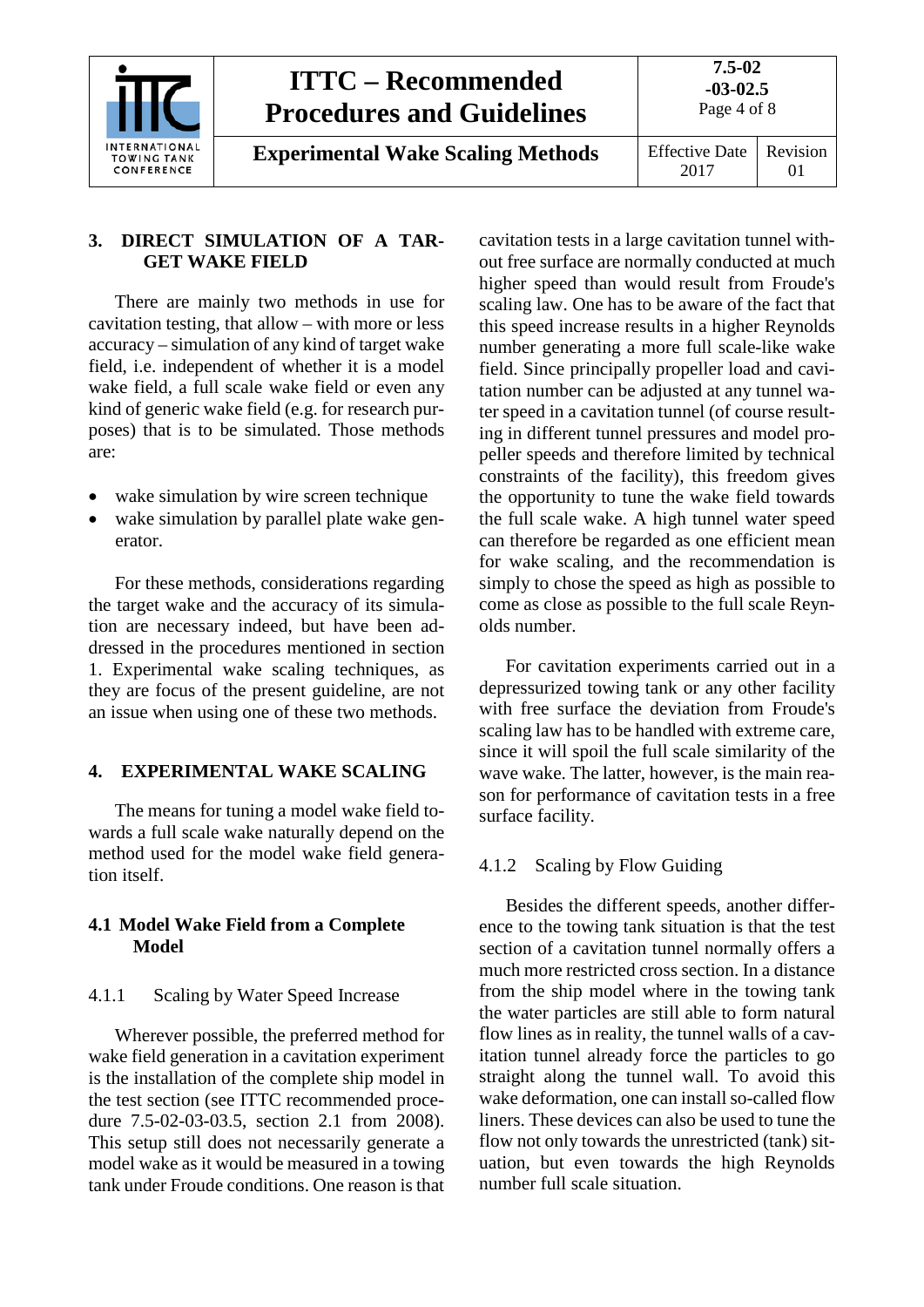

**7.5-02 -03-02.5**

**Experimental Wake Scaling Methods** | Effective Date





Fig. 1: Flow Liners in a Cavitation Tunnel Using a Complete Ship Model for Wake Simulation

This correction, however, requires a careful flow liner layout based on RANS calculations. It is recommended that flow lines be calculated at full scale Reynolds number in an unlimited flow regime and to shape the flow liner along these calculated flow lines around the afterbody. The liners should range from the aft shoulder of the ship model sufficiently far behind the propeller plane (at least three propeller diameters) as illustrated in Figure 1. Since each hull form naturally leads to a different flow liner geometry, this expensive technique might be restricted to research purposes.



Fig. 2: Shortening of a Container Vessel Model

#### <span id="page-4-0"></span>4.1.3 Scaling by Model Shortening

Shortening the ship model is a well known technique to reduce the boundary layer thickness, making the frictional model wake more similar to full scale. In cases of ships having a considerable parallel midship section, it is recommended to shorten this section to achieve the best results. In cases where this region is not long enough to achieve a sufficient shortening, it is recommended to (additionally) reduce the model length in the forebody rather than in the afterbody. For this purpose it is reasonable to replace the original forebody by a shorter dummy piece as shown in Figure 2. An easy relation to estimate the required shortening can be derived from simple flat plate boundary layer considerations according to Johannsen (1992):

$$
l_{shortened \tmodel}
$$
  
=  $l_{ship}$   $\left(\frac{V_{tunnel \t water}}{V_{ship}}\right)^{0.111}$  .  $\lambda^{-1.111}$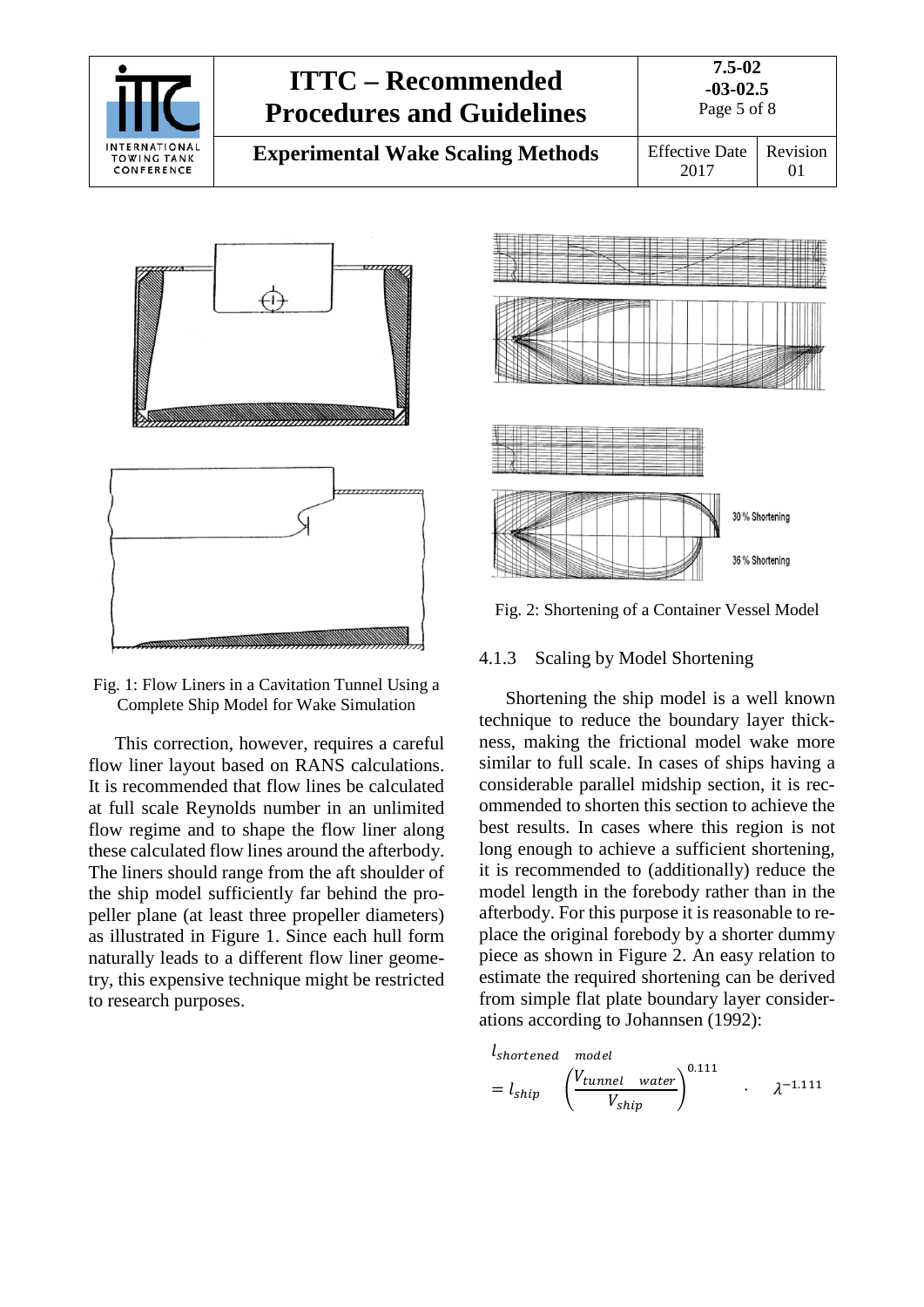

where *l* [m] is the length of ship and model respectively, *V* [m/s] is the tunnel water or ship speed and  $\lambda$  is the model scale factor.

<span id="page-5-0"></span>4.1.4 Scaling by Adjustment of a Local Significant Advance Coefficient

When performing cavitation tests at high tunnel water speed, i.e. violating Froude's scaling law, the identity of model and full scale cavitation number can be achieved in one horizontal plane only at the same time. According to ITTC recommended procedure 7.5-02 03-03.1, section 2.10, this horizontal plane should be located in a depth, where the cavitation predominantly occurs. This is normally around 0.8 to 0.9 R at the top of the propeller disk. It can be reasonable, to do something similar with respect to the inflow velocity. Normally, the tunnel water speed is adjusted to meet a certain  $K_T$ -value for the model propeller (thrust identity, see above procedure, section 2.2). This  $K<sub>T</sub>$ , however, is an integral value, and for wake scaling purposes it can be worthwhile to deviate from the resulting speed to achieve full scale identity of a local advance coefficient *J* instead. If so, *J*-identity should be achieved in the same region as described above with respect to the cavitation number, i.e. in the region of maximum wake. Due to scale effects the 12 o'clock wake peak behind the ship model is generally deeper than at full scale and compensation of this scale effect will require a higher tunnel water speed than obtained from *K*<sub>T</sub>-identity. When applying this wake scaling method it is recommended to determine the correct tunnel water speed by comparative RANS calculations of the model and full scale wake field of the ship under consideration.

With respect to free surface facilities the caveats mentioned under "Scaling by Water Speed Increase" apply here as well.

#### <span id="page-5-1"></span>4.1.5 Scaling by Hull Surface Treatment

Due to the low Reynolds number at model scale, flow separation may occur earlier on the hull than on the real ship. Similar to the dents in a golf ball it is possible to reduce this scale effect to some extent by surface treatment of the model hull. Sand roughening or wire screens along the surface are in use for this purpose. This technique, however, should be handled with care since the unrealistic surface roughening might also stimulate unrealistic cavitation. Furthermore theoretical considerations are nowadays still impossible to quantify the effect of this technique. Even more than with the other techniques described in this procedure, it is recommended to check its outcome by a wake measurement when applying it to a cavitation experiment (see also section 4).

#### <span id="page-5-2"></span>**4.2 Model Wake Field from a Dummy Model**

A dummy model should be used in medium sized cavitation tunnels for cavitation tests and pressure fluctuation measurements. The afterbody of the dummy model must be similar to the ship. The length of the geometric similar after body depends on the dimension of the test section and the blockage factor. The test section blockage should not exceed 25 %.

Attention should be paid to the design of the fore body. The first step of the wake field simulation should be a check that no flow separation on the dummy model occurs.

The wake field of the dummy model at a given inflow speed should be measured to get the necessary information regarding the wake field simulation. Typically, the wake of a small dummy model results in a wake peak that is even less pronounced than in full scale. Wire mesh screens can therefore be mounted perpendicular to the hull to simulate the predicted full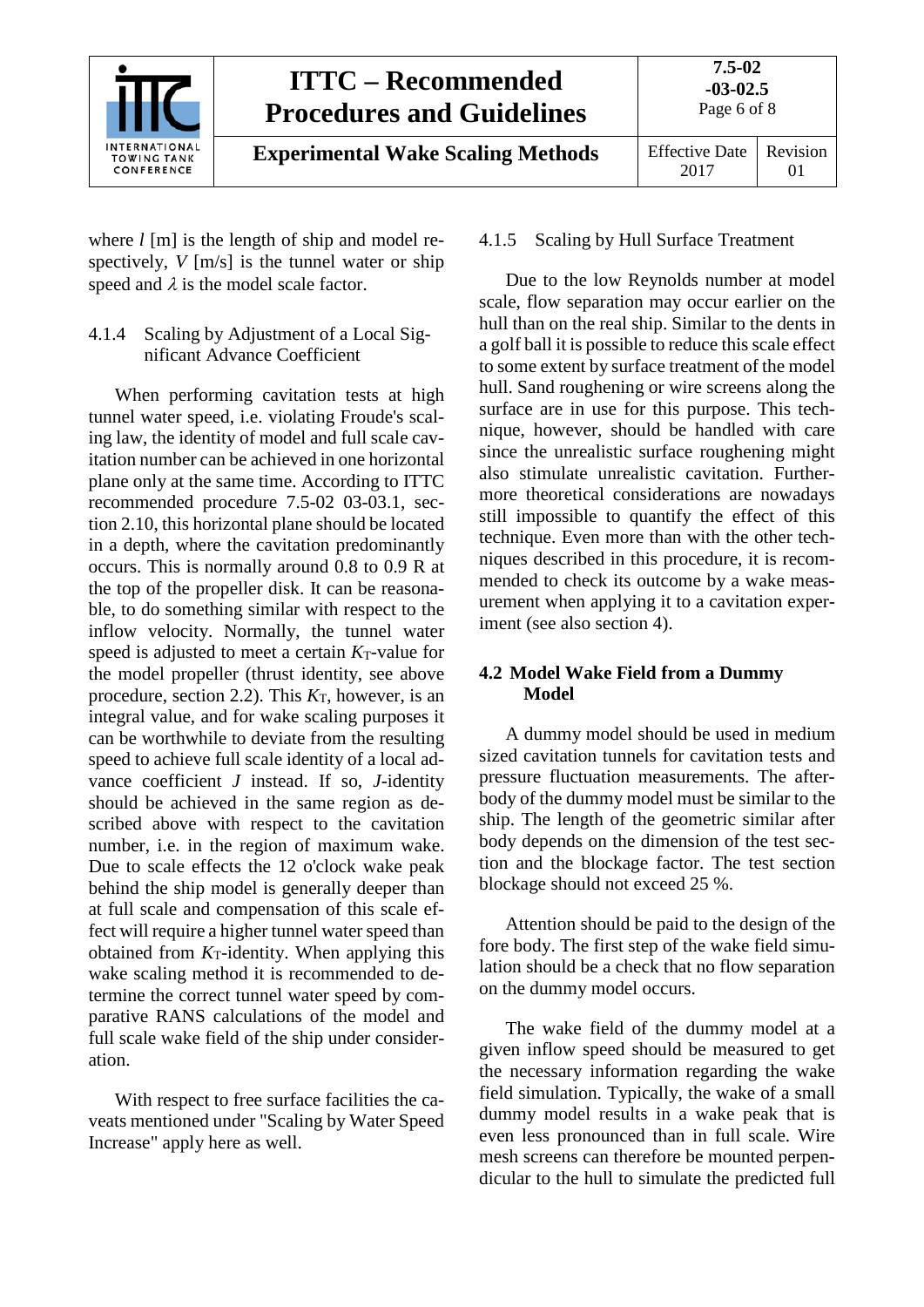|                                                   | <b>ITTC – Recommended</b><br><b>Procedures and Guidelines</b> | 7.5-02<br>$-03-02.5$<br>Page 7 of 8 |                     |
|---------------------------------------------------|---------------------------------------------------------------|-------------------------------------|---------------------|
| INTERNATIONAL<br><b>TOWING TANK</b><br>CONFERENCE | <b>Experimental Wake Scaling Methods</b>                      | <b>Effective Date</b><br>2017       | Revision<br>$_{01}$ |

scale propeller inflow. The configuration used strongly depends on the skills of the model basin and on existing correlation data between model and full scale.

The wake scaling by additional wire screen patches is a time consuming iterative process of wire screen modifications and wake measurements to achieve the target propeller inflow. During the wake field simulation the rudder should be dismounted. Measurement of the wake can be performed by using any suitable velocimetry technique. When using pitot tube or Laser Doppler Velocimetry, ITTC procedures should be adopted.

The simulated wake shall be documented to verify that the deviation from the target wake can be neglected.

Since – depending on its dimensions – the dummy hull model alone normally generates a wake peak, which is less pronounced than at full scale, the scaling techniques described in section 4.1 must be regarded as counterproductive with respect to full scale wake similarity. In spite of this fact an increased tunnel water speed (resulting in a higher model propeller speed) may be reasonable to achieve a high propeller Reynolds Number during the cavitation test as recommended by ITTC procedure 7.5-02-03- 03.1, section 2.2.

#### <span id="page-6-0"></span>**5. GENERAL REMARKS REGARDING EXPERIMENTAL WAKE SCALING**

When applying one or more of the experimental wake scaling techniques described here, it is strongly recommended to verify the final outcome by wake measurements under consideration of ITTC recommended procedures 7.5- 02-03-02.3 or 7.5-02-03-02.4 respectively.

Independent of that, one should always keep in mind that the wake field adjusted in a cavitation tunnel is only one little piece of the complicated chain leading to a cavitation or pressure pulse prediction at its end. Many other aspects contribute to the accuracy of this prediction and their individual inaccuracies may to some extent cancel out each other. For this reason the use of a wake scaling method should not be justified by achievement of a particularly good similarity between model and full scale wake alone, but by achievement of a particularly good similarity of model and full scale cavitation behavior or pressure pulse level. One should for example be aware of the fact, that the exaggerated model wake field might help to compensate for the under prediction of cavitation that might result from a too low gas content as it is usual in the tunnel water. If so, a more realistic wake simulation would even reduce the accuracy of a cavitation prediction. So it can be stated that an experimental wake scaling procedure has to be carefully adjusted to the individual cavitation testing facility.

All techniques for wake scaling applied in a cavitation experiment should be documented in the corresponding test report.

#### <span id="page-6-1"></span>**6. LIMITATIONS**

In cases where no experimental wake scaling can be used in the cavitation experiment, one should at least be aware of the effects, which this deficiency may cause

- Over prediction of suction side cavitation extent,
- Inception of suction side cavitation at lower cavitation numbers,
- Under prediction of pressure side cavitation extent,
- Over prediction of safety margin against face cavitation inception,